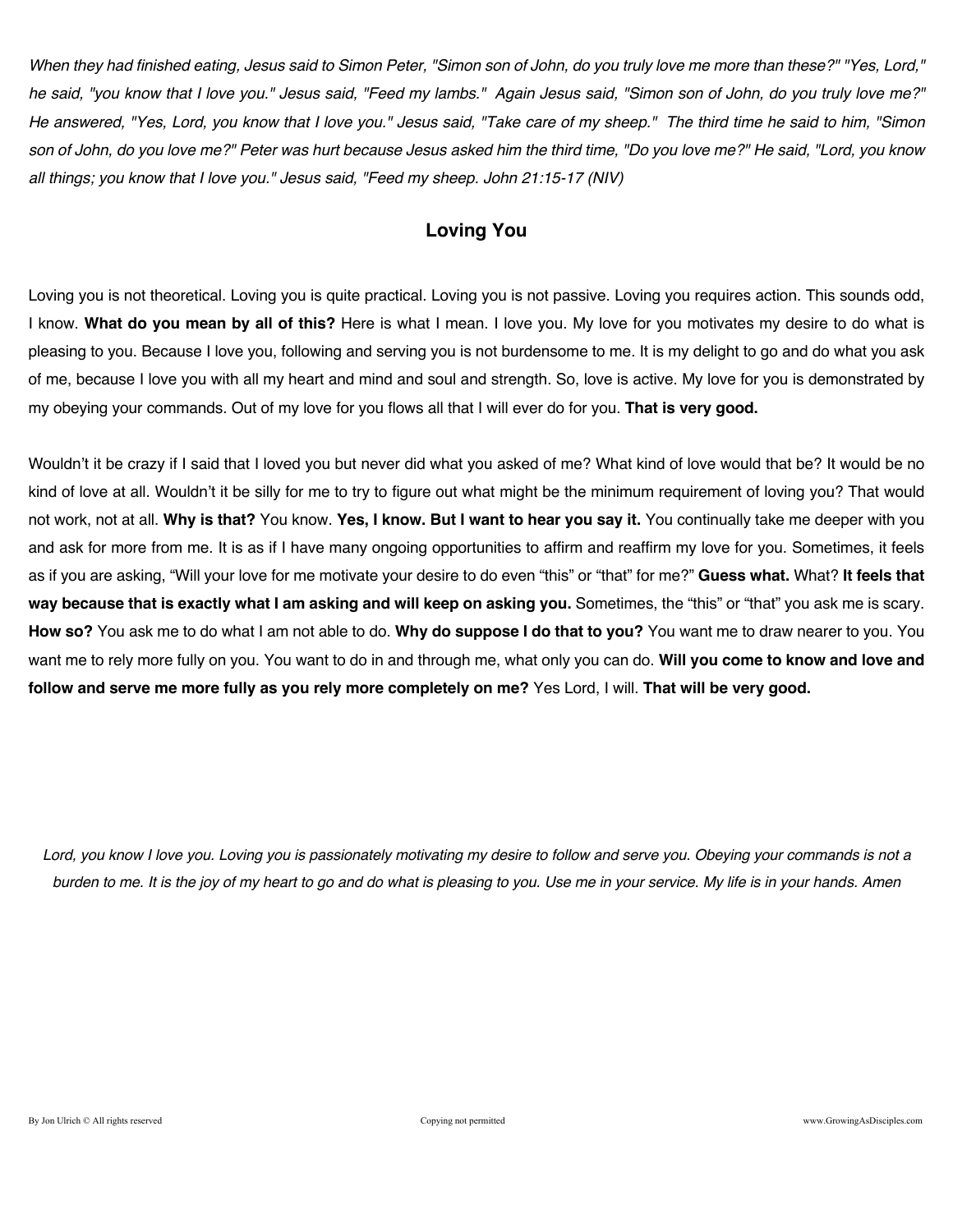### **Becoming Like Christ** *Do You Truly Love Me?*

When they had finished eating, Jesus said to Simon Peter, "Simon son of John, do you truly love me more than these?" "Yes, Lord," he said, "you know that I love you." Jesus said, "Feed my lambs." Again Jesus said, "Simon son of John, do you truly love me?" He answered, "Yes, Lord, you know that I love you." Jesus said, "Take care of my sheep." The third time he said to him, "Simon son of John, do you love me?" Peter was hurt because Jesus asked him the third time, "Do you love me?" He said, "Lord, you know all things; you know that I love you." Jesus said, "Feed my sheep.

NIV John 21:15-17

### **Becoming Like Christ** *Do You Love Me?*

After breakfast Jesus asked Simon Peter, "Simon son of John, do you love me more than these?" "Yes, Lord," Peter replied, "you know I love you." "Then feed my lambs," Jesus told him. Jesus repeated the question: "Simon son of John, do you love me?" "Yes, Lord," Peter said, "you know I love you." "Then take care of my sheep," Jesus said. A third time he asked him, "Simon son of John, do you love me?" Peter was hurt that Jesus asked the question a third time. He said, "Lord, you know everything. You know that I love you." Jesus said, "Then feed my sheep.

NLT John 21:15-17

### **Becoming Like Christ** *Do You Love Me?*

When they had finished breakfast, Jesus said to Simon Peter, "Simon son of John, do you love me more than these?" He said to him, "Yes, Lord; you know that I love you." Jesus said to him, "Feed my lambs." A second time he said to him, "Simon son of John, do you love me?" He said to him, "Yes, Lord; you know that I love you." Jesus said to him, "Tend my sheep." He said to him the third time, "Simon son of John, do you love me?" Peter felt hurt because he said to him the third time, "Do you love me?" And he said to him, "Lord, you know everything; you know that I love you." Jesus said to him, "Feed my sheep.

NRSV John 21:15-17

## **Becoming Like Christ** *Do You Love Me?*

When they had eaten, Jesus said to Simon Peter, Simon, son of John, do you love Me more than these [others do—with reasoning, intentional, spiritual devotion, as one loves the Father]? He said to Him, Yes, Lord, You know that I love You [that I have deep, instinctive, personal affection for You, as for a close friend]. He said to him, Feed My lambs. Again He said to him the second time, Simon, son of John, do you love Me [with reasoning, intentional, spiritual devotion, as one loves the Father]? He said to Him, Yes, Lord, You know that I love You [that I have a deep, instinctive, personal affection for You, as for a close friend]. He said to him, Shepherd (tend) My sheep. He said to him the third time, Simon, son of John, do you love Me [with a deep, instinctive, personal affection for Me, as for a close friend]? Peter was grieved (was saddened and hurt) that He should ask him the third time, Do you love Me? And he said to Him, Lord, You know everything; You know that I love You [that I have a deep, instinctive, personal affection for You, as for a close friend]. Jesus said to him, Feed My sheep.

AMP John 21:15-17

### **Becoming Like Christ** *Do You Love Me?*

So when they had finished breakfast, Jesus \*said to Simon Peter, "Simon, son of John, do you love Me more than these?" He \*said to Him, "Yes, Lord; You know that I love You." He \*said to him, "Tend My lambs." He \*said to him again a second time, "Simon, son of John, do you love Me?" He \*said to Him, "Yes, Lord; You know that I love You." He \*said to him, "Shepherd My sheep." He \*said to him the third time, "Simon, son of John, do you love Me?" Peter was grieved because He said to him the third time, "Do you love Me?" And he said to Him, "Lord, You know all things; You know that I love You." Jesus \*said to him, "Tend My sheep.

### **Becoming Like Christ** *Do You Love Me?*

When they had finished breakfast, Jesus said to Simon Peter, "Simon, son of John, do you love me more than these?" He said to him, "Yes, Lord; you know that I love you." He said to him, "Feed my lambs." He said to him a second time, "Simon, son of John, do you love me?" He said to him, "Yes, Lord; you know that I love you." He said to him, "Tend my sheep." He said to him the third time, "Simon, son of John, do you love me?" Peter was grieved because he said to him the third time, "Do you love me?" and he said to him, "Lord, you know everything; you know that I love you." Jesus said to him, "Feed my sheep.

ESV John 21:15-17

### **Becoming Like Christ** *Do You Love Me?*

So when they had eaten breakfast, Jesus said to Simon Peter, "Simon, son of Jonah, do you love Me more than these?" He said to Him, "Yes, Lord; You know that I love You." He said to him, "Feed My lambs." He said to him again a second time, "Simon, son of Jonah, do you love Me?" He said to Him, "Yes, Lord; You know that I love You." He said to him, "Tend My sheep." He said to him the third time, "Simon, son of Jonah, do you love Me?" Peter was grieved because He said to him the third time, "Do you love Me?" And he said to Him, "Lord, You know all things; You know that I love You." Jesus said to him, "Feed My sheep.

NKJV John 21:15-17

## **Becoming Like Christ** *Do You Love Me?*

After breakfast, Jesus said to Simon Peter, "Simon, son of John, do you love me more than these?" "Yes, Master, you know I love you." Jesus said, "Feed my lambs." He then asked a second time, "Simon, son of John, do you love me?" "Yes, Master, you know I love you." Jesus said, "Shepherd my sheep." Then he said it a third time: "Simon, son of John, do you love me?" Peter was upset that he asked for the third time, "Do you love me?" so he answered, "Master, you know everything there is to know. You've got to know that I love you." Jesus said, "Feed my sheep.

MSG John 21:15-17

## **Becoming Like Christ** *Do You Love Me?*

After breakfast Jesus said to Simon Peter, "Simon, son of John, do you love me more than these others?" "Yes," Peter replied, "you know I am your friend." "Then feed my lambs," Jesus told him. Jesus repeated the question: "Simon, son of John, do you really love me?" "Yes, Lord," Peter said, "you know I am your friend." "Then take care of my sheep," Jesus said. Once more he asked him, "Simon, son of John, are you even my friend?" Peter was grieved at the way Jesus asked the question this third time. "Lord, you know my heart; you know I am," he said. Jesus said, "Then feed my little sheep.

TLB John 21:15-17

### **Becoming Like Christ** *Do You Love Me?*

When they finished eating, Jesus said to Simon Peter, "Simon son of John do you love me more than these?" He answered, "Yes, Lord, you know that I love you." Jesus said, "Feed my lambs." Again Jesus said, "Simon son of John do you love me?" He answered, "Yes, Lord, you know that I love you." Jesus said, "Take care of my sheep." A third time he said, "Simon son of John do you love me?" Peter was hurt because Jesus asked him the third time, "Do you love me?" Peter said, "Lord, you know everything; you know that I love you!" He said to him, "Feed my sheep.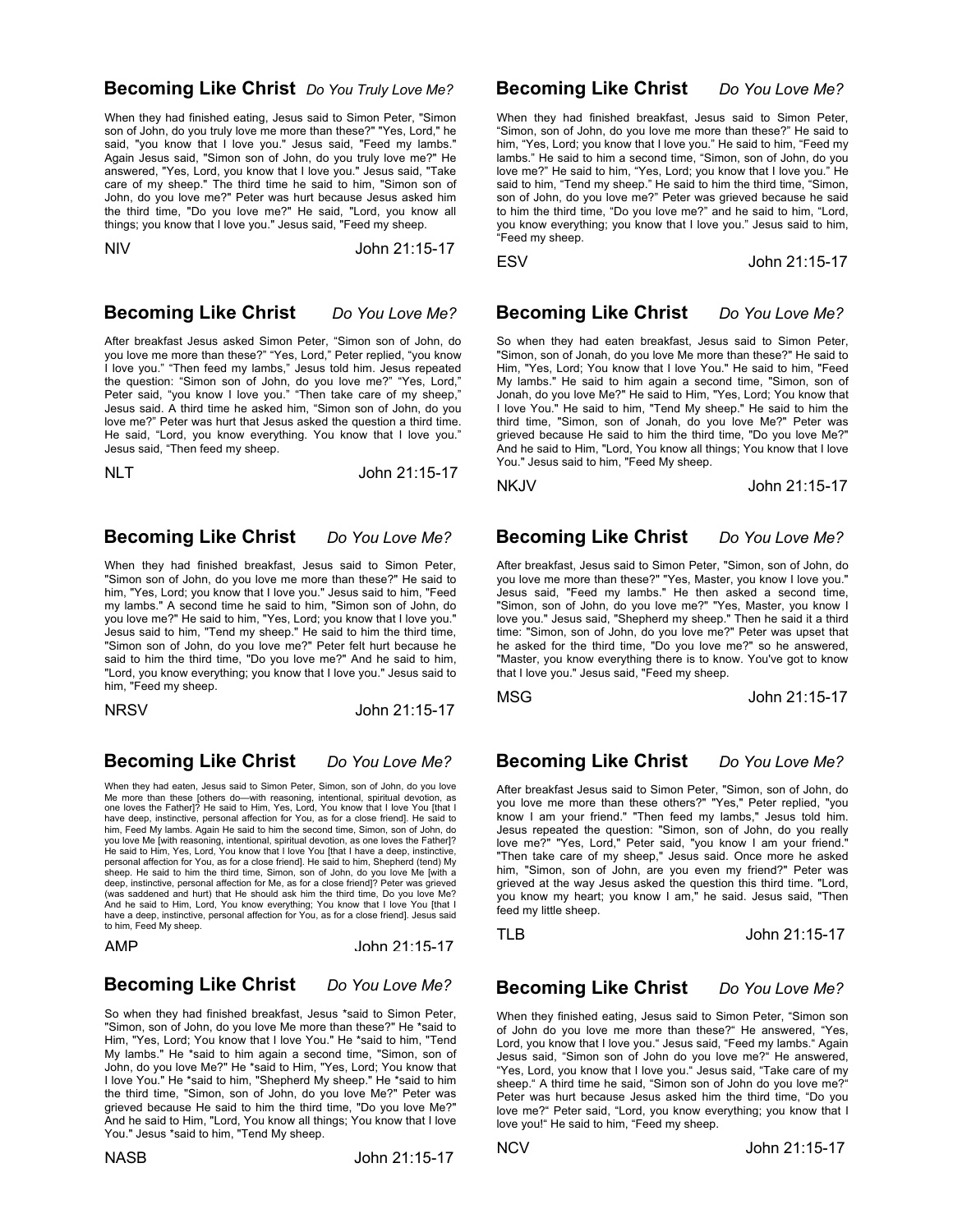# **Do You Truly Love Me?** Year Meek Large Day Late

**Becoming Like Christ** – John 21:15-17 **In Context:** *Read John 21*

## **Begin With Prayer:** *Here I am Lord. I Am Listening.*

## **Meditating On God's Word:** *(What is God speaking to your heart?)*

When they had finished eating, Jesus said to Simon Peter, "Simon son of John, do you truly love me more than these?" "Yes, Lord," he said, "you know that I love you." Jesus said, "Feed my lambs." Again Jesus said, "Simon son of John, do you truly love me?" He answered, "Yes, Lord, you know that I love you." Jesus said, "Take care of my sheep." The third time he said to him, "Simon son of John, do you love me?" Peter was hurt because Jesus asked him the third time, "Do you love me?" He said, "Lord, you know all things; you know that I love you." Jesus said, "Feed my sheep. John 21:15-17 (NIV)

## **Considering The Words***: (What words speak to your heart?)*

When they had | finished eating, | Jesus said to | Simon Peter, | "Simon | son of John, | do you truly love me | more than these?" | "Yes, Lord," | he said, | "you know that | I love you." | Jesus said, | "Feed my lambs." | Again Jesus said, | "Simon son | of John, | do you | truly love me?" | He answered, | "Yes, Lord, | you know that | I love you." | Jesus said, | "Take care | of my sheep." | The third time | he said to him, | "Simon | son of John, | do you love me?" | Peter was hurt | because Jesus asked him | the third time, | "Do you | love me?" | He said, | "Lord, you know | all things; | you know that | I love you." | Jesus said, | "Feed my sheep. John 21:15-17 (NIV)

\_\_\_\_\_\_\_\_\_\_\_\_\_\_\_\_\_\_\_\_\_\_\_\_\_\_\_\_\_\_\_\_\_\_\_\_\_\_\_\_\_\_\_\_\_\_\_\_\_\_\_\_\_\_\_\_\_\_\_\_\_\_\_\_\_\_\_\_\_\_\_  $\_$  , and the set of the set of the set of the set of the set of the set of the set of the set of the set of the set of the set of the set of the set of the set of the set of the set of the set of the set of the set of th

## **Praying The Scripture:** *(What prayer from your heart will you write?)*

Lord, you know I love you. Loving you is passionately motivating my desire to follow and serve you. Obeying your commands is not a burden to me. It is the joy of my heart to go and do what is pleasing to you. Use me in your service. My life is in your hands. Amen  $\_$  , and the contribution of the contribution of  $\mathcal{L}$  , and  $\mathcal{L}$  , and  $\mathcal{L}$  , and  $\mathcal{L}$  , and  $\mathcal{L}$  , and  $\mathcal{L}$  , and  $\mathcal{L}$  , and  $\mathcal{L}$  , and  $\mathcal{L}$  , and  $\mathcal{L}$  , and  $\mathcal{L}$  , and  $\mathcal{L$ 

### **What It Means:** *(What questions speak to your heart?) (Suggested questions for small group discussion are in bold)* How is your love for the Lord growing stronger each day as you follow and serve Him?

\_\_\_\_\_\_\_\_\_\_\_\_\_\_\_\_\_\_\_\_\_\_\_\_\_\_\_\_\_\_\_\_\_\_\_\_\_\_\_\_\_\_\_\_\_\_\_\_\_\_\_\_\_\_\_\_\_\_\_\_\_\_\_\_\_\_\_\_\_\_\_ \_\_\_\_\_\_\_\_\_\_\_\_\_\_\_\_\_\_\_\_\_\_\_\_\_\_\_\_\_\_\_\_\_\_\_\_\_\_\_\_\_\_\_\_\_\_\_\_\_\_\_\_\_\_\_\_\_\_\_\_\_\_\_\_\_\_\_\_\_\_\_ \_\_\_\_\_\_\_\_\_\_\_\_\_\_\_\_\_\_\_\_\_\_\_\_\_\_\_\_\_\_\_\_\_\_\_\_\_\_\_\_\_\_\_\_\_\_\_\_\_\_\_\_\_\_\_\_\_\_\_\_\_\_\_\_\_\_\_\_\_\_\_ \_\_\_\_\_\_\_\_\_\_\_\_\_\_\_\_\_\_\_\_\_\_\_\_\_\_\_\_\_\_\_\_\_\_\_\_\_\_\_\_\_\_\_\_\_\_\_\_\_\_\_\_\_\_\_\_\_\_\_\_\_\_\_\_\_\_\_\_\_\_\_ \_\_\_\_\_\_\_\_\_\_\_\_\_\_\_\_\_\_\_\_\_\_\_\_\_\_\_\_\_\_\_\_\_\_\_\_\_\_\_\_\_\_\_\_\_\_\_\_\_\_\_\_\_\_\_\_\_\_\_\_\_\_\_\_\_\_\_\_\_\_\_

\_\_\_\_\_\_\_\_\_\_\_\_\_\_\_\_\_\_\_\_\_\_\_\_\_\_\_\_\_\_\_\_\_\_\_\_\_\_\_\_\_\_\_\_\_\_\_\_\_\_\_\_\_\_\_\_\_\_\_\_\_\_\_\_\_\_\_\_\_\_\_

\_\_\_\_\_\_\_\_\_\_\_\_\_\_\_\_\_\_\_\_\_\_\_\_\_\_\_\_\_\_\_\_\_\_\_\_\_\_\_\_\_\_\_\_\_\_\_\_\_\_\_\_\_\_\_\_\_\_\_\_\_\_\_\_\_\_\_\_\_\_\_

\_\_\_\_\_\_\_\_\_\_\_\_\_\_\_\_\_\_\_\_\_\_\_\_\_\_\_\_\_\_\_\_\_\_\_\_\_\_\_\_\_\_\_\_\_\_\_\_\_\_\_\_\_\_\_\_\_\_\_\_\_\_\_\_\_\_\_\_\_\_\_

 $\_$  , and the set of the set of the set of the set of the set of the set of the set of the set of the set of the set of the set of the set of the set of the set of the set of the set of the set of the set of the set of th

**How is your knowing and loving Christ motivating your desire to do what pleases Him?**

How is your love for Christ demonstrated by your obeying His commands?

Where has the Lord guided you and what has He given you to do for Him?

**What joy have you found in going and doing what the Lord has asked of you?**

**Why will you never regret that you have loved and followed and served the Lord?**

What fruit have you born for God's kingdom as you have followed and served Him?

## **Living It Out:** *(What action step is God guiding your heart to take?)*

Allow your knowing and loving Christ to passionately motivate your desire to follow and serve Him.

## **Seeing It Happen:** *(What are you trusting God for in your heart?)*

Have faith that knowing and loving Christ will place a call on you to follow and serve Him.

### **Get Ready To Share:** *(What can you share with others from your heart?)*

Share with another person or your small group what the Lord has called you to go and do for Him.

## **Close With Prayer:** *Quiet Yourself Before The Lord*

*Pause And Offer Prayers Of… With An Attitude Of Faith Listen To What The Lord Wants To Say To You*

Adoration… \_\_\_\_\_\_\_\_\_\_\_\_\_\_\_\_\_\_\_\_\_\_\_\_\_\_\_\_\_\_\_\_\_\_\_\_\_\_\_\_\_\_\_\_\_\_\_\_\_\_\_\_\_\_\_\_\_\_\_\_\_\_\_\_\_\_\_\_\_\_\_\_\_\_\_\_\_\_\_ Thanksgiving...  $\textsf{Confession...}\qquad \qquad \underline{\hspace{2.5cm}}$ Intercession... Petition… \_\_\_\_\_\_\_\_\_\_\_\_\_\_\_\_\_\_\_\_\_\_\_\_\_\_\_\_\_\_\_\_\_\_\_\_\_\_\_\_\_\_\_\_\_\_\_\_\_\_\_\_\_\_\_\_\_\_\_\_\_\_\_\_\_\_\_\_\_\_\_\_\_\_\_\_\_\_\_

By Jon Ulrich © All rights reserved examples are compared comparing comparing the comparing of permitted www.GrowingAsDisciples.com